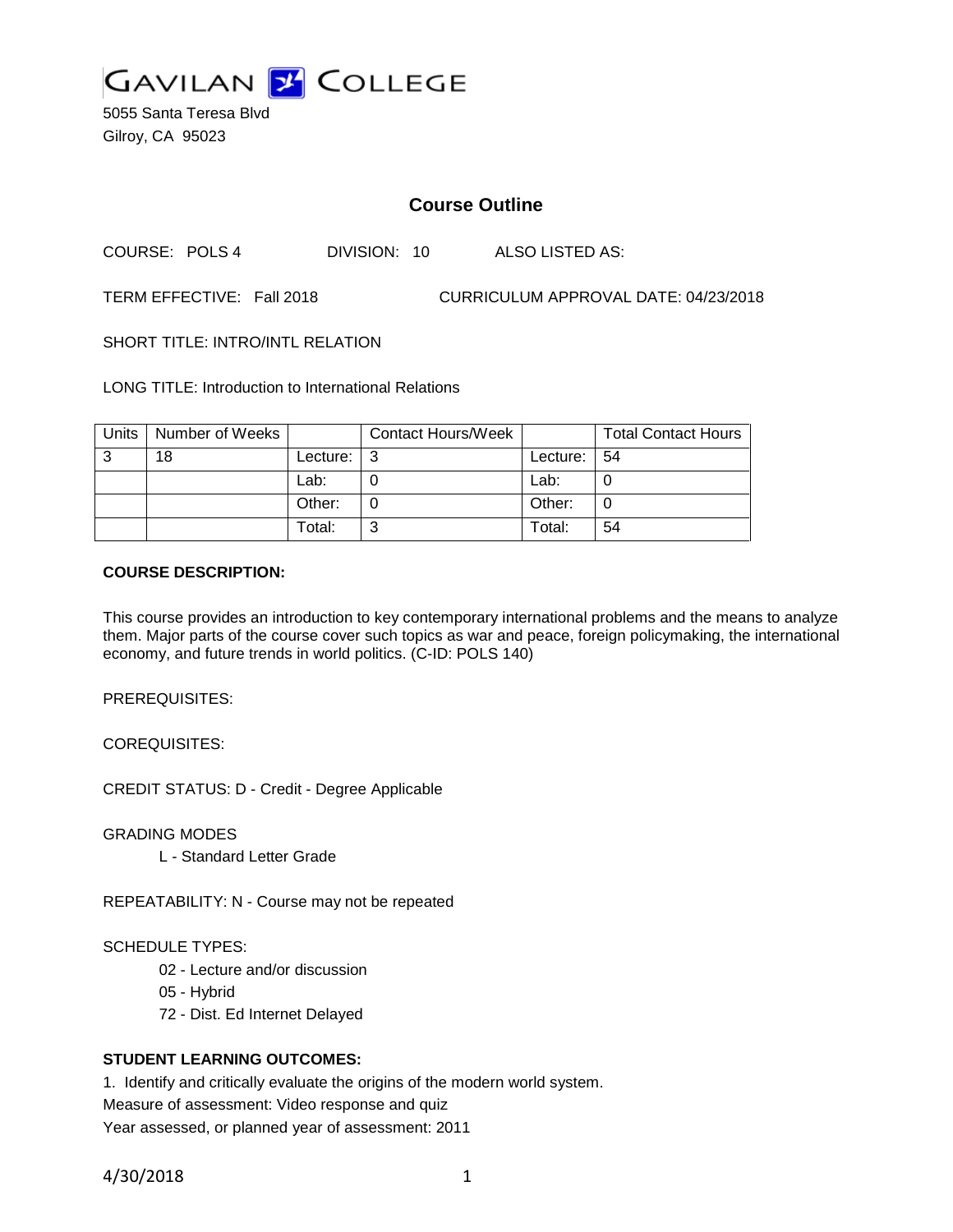2. Identify, define, and evaluate important international relations terms and concepts such as power, the North-South economic gap, ethnic conflict and so on.

Measure of assessment: Video response, small group discussion and quizzes

Year assessed, or planned year of assessment: 2011

3. Identify and critically evaluate the key theories in the field: feminist theories, classical realism, idealism, Marxism, and power transition theory among others.

Measure of assessment: Quizzes and small group discussion

Year assessed, or planned year of assessment: 2011

4. Identify and evaluate the relevancy of key current problems (AIDS, over-population, war, global warming, female genital mutilation and so on), and likely trends in world politics.

Measure of assessment: Video response, small group discussion, panel debate, quizzes

Year assessed, or planned year of assessment: 2011

5. Identify, investigate and complete research on an international topic of relevancy and concern.

Measure of assessment: Research paper

Year assessed, or planned year of assessment: 2011

6. Identify and assess the degree of complexity and diversity existing in today's global system.

Measure of assessment: Small-group and class discussion, video response, quiz

Year assessed, or planned year of assessment: 2011

## **CONTENT, STUDENT PERFORMANCE OBJECTIVES, OUT-OF-CLASS ASSIGNMENTS**

Curriculum Approval Date: 04/23/2018

WEEK HOURS CONTENT

1 3 Historical overview and origins of the modern

world system.

ASSIGNMENTS: Student presentation of Friedman,

Ch. 1; Quiz 1; Kegley and Witkopf, pp 1-15, 39-40.

PERFORMANCE OBJECTIVES: Students will learn to

identify the process of international change;

students will master details of how historical

change occurs; students will critically read

Ch. 1 of Friedman's Lexus and the Olive Tree:

"Tourist with an Attitude."

2 3 Introduction to Realist and Idealist Theory ASSIGNMENTS:

Student presentations on Friedman,

Ch. 2; Quiz 2; Kegley and Witkopf, pp 16-37

PERFORMANCE OBJECTIVES: Students will learn the

major components of Realist Theory; students will

learn the major components of Idealist Theory;

students will critically appraise the implications

for world politics of each worldview; students will

critically read Ch. 2 of Friedman's Lexus and the

Olive Tree: "The Lexus and the Olive Tree."

3 3 What is Power?

ASSIGNMENTS: Student presentations on Friedman, Ch. 3; Quiz 3; Kegley and Kitkopf pp 377-414, 442-460 PERFORMANCE OBJECTIVES: Students will learn what power is; students will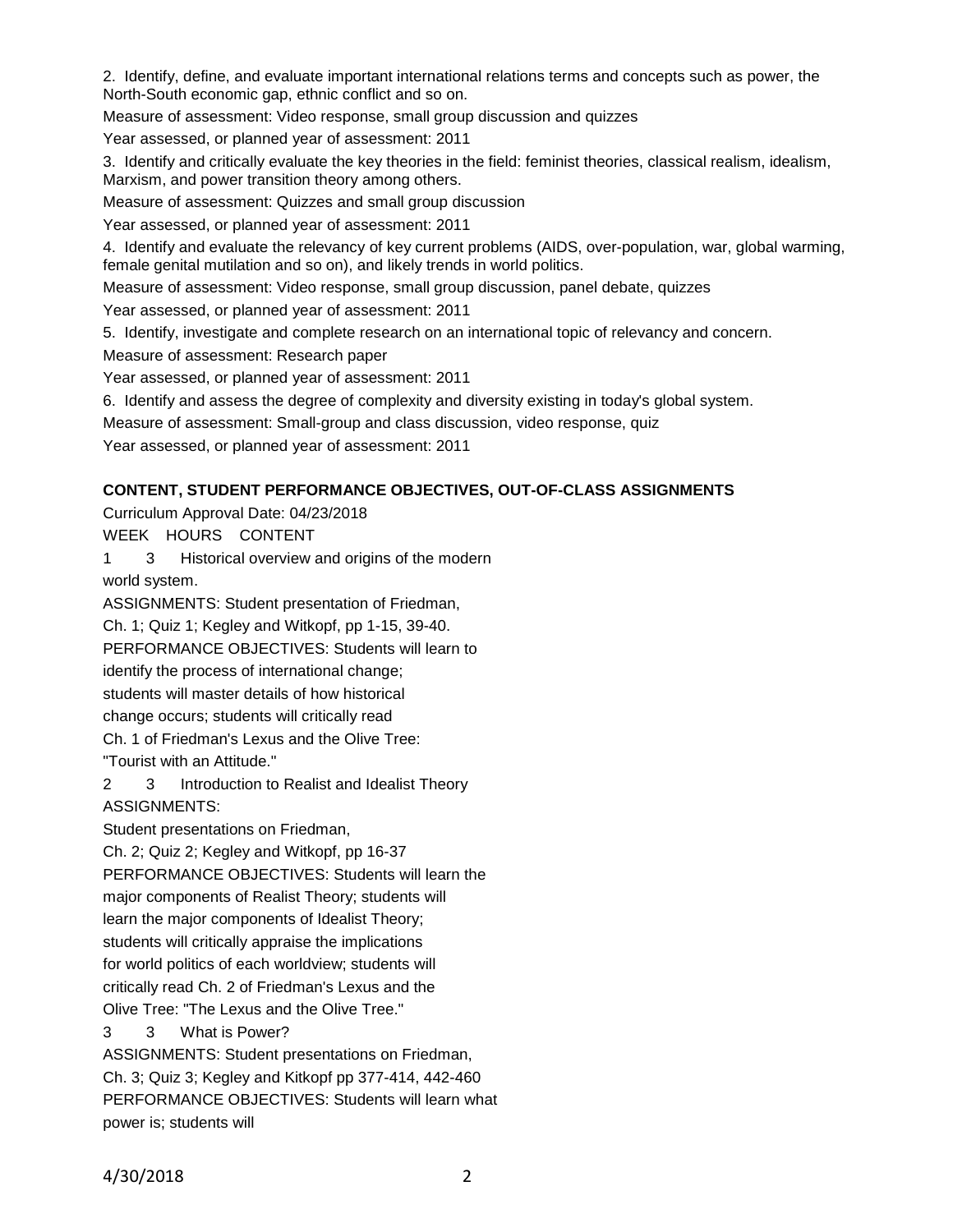critically appraise how

states use power; students will critically appraise the many paradoxes in how states misuse and abuse power; students will critically read Ch. 3 of Friedman's Lexus and the Olive Tree:

"...And the Walls Came Tumbling Down." 4-7 12 Theories of Conflict and Cooperation ASSIGNMENTS: Quizzes 4-6; short paper topic 1: Critical Analysis of Realist and Idealist Theories;

Debate 1: Is the World Headed Toward Another World War?; Kegley and Witkopf, pp 177-200, 211-216, 346-366, 75-87, 93-103, 141-152, 67-98, 476-516, 174-186.

PERFORMANCE OBJECTIVES: Students will learn why countries sometimes resort to armed conflict; students will examine the major theories explaining war and peace; students will become acquainted with important current trends in the field (i.e., democratic countries do NOT go to war with each other but do go to war with non-democratic nations; that most conflict occurring now is internal in nature and generally ethnic and religious in nature).

8 3 Exam I Review; EXAM I 9-10 6 The International Economy

ASSIGNMENTS: Student presentation on Friedman,

Ch. 4; Quizzes 7-8, Debate 2: Should China be

Admitted to the WTO?; Debate

3: I the Current

Trend Toward Global Economic Integration Desirable?; Kegley and Witkopf pp. 203-247, 160-172; Friedman Chs. 1-4.

PERFORMANCE OBJECTIVES: Students will come to a better understanding of the nature of global integration; students will critically appraise

how globalization impacts--negatively and positively

--national policymakers;

students will critically

read Ch. 4 of Friedman's Lexus and the Olive Tree:

"The Golden Straightjacket" and "The Electronic

Herd"

14-15 6 Global Demographic, Ecological, and Human Rights **Trends** 

ASSIGNMENTS: Quiz 10; Debate 5: Should Foreign

Policy Makers Minimize Human Rights Concerns?;

Research Papers due; Kegley and Witkopf pp. 278-345.

PERFORMANCE OBJECTIVES: Students will critically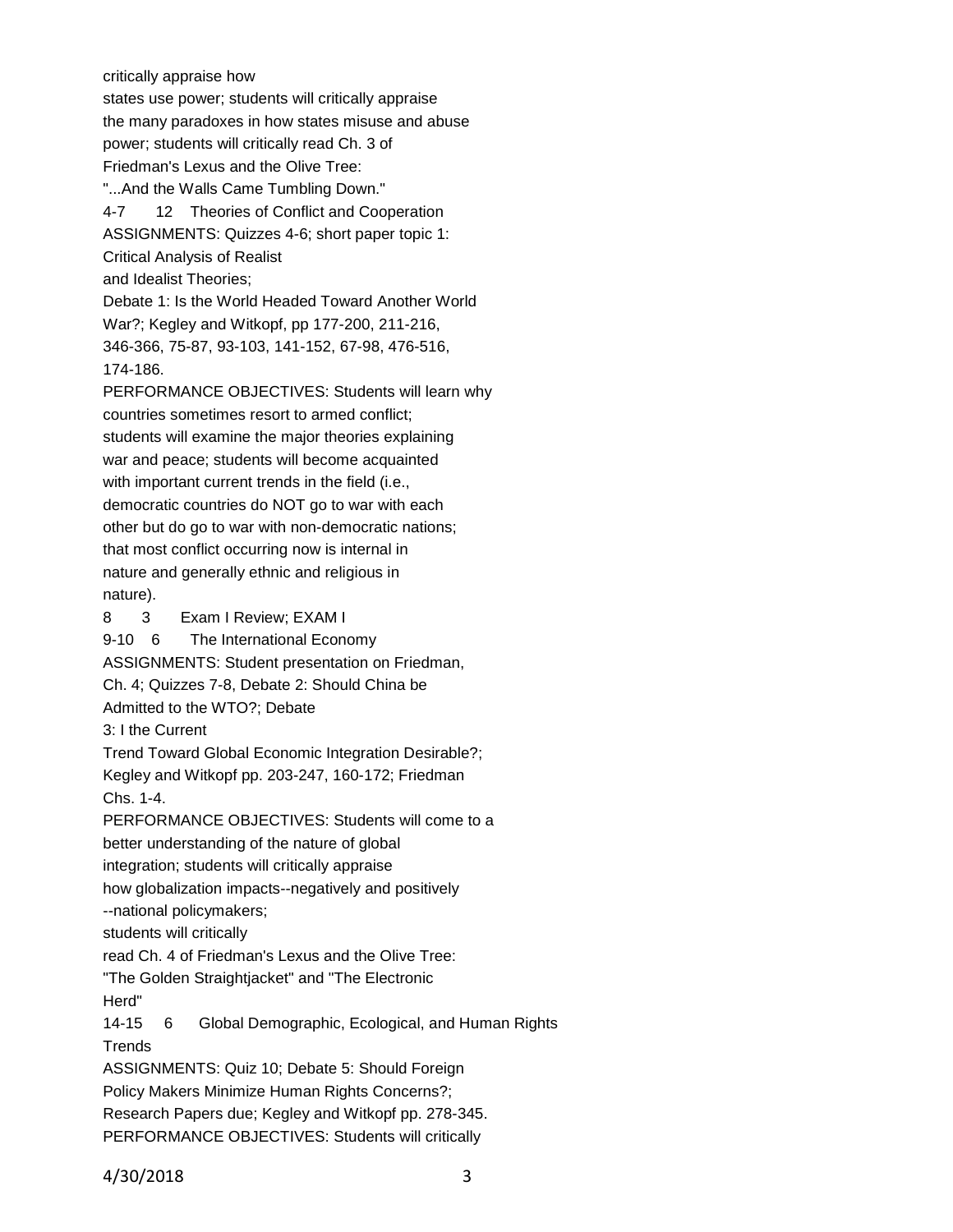appraise whether and why there is a global population "explosion"; students will critically examine what the consequences of this "explosion" are; students will critically examine current environmental trends like global warming, resource depletion and so on; students will critically examine current global trends in human rights abuses as well as whether there is anything policy makers can do about these trends. 16 3 Exam II Review; EXAM II

17 3 Toward the 21st Century ASSIGNMENTS: Quiz 11; Student presentations of research paper findings; Kegley and Witkopf pp. 517-528. PERFORMANCE OBJECTIVES:

Students will critically appraise what the future

may hold for the planet.

18 2 Final Thoughts; FINAL EXAMINATION See content.

## **METHODS OF INSTRUCTION:**

Lecture; student-led learning (i.e., presentations on Friedman's globalization typology); class debates; selfdirected research; standard textbook, interesting text supplement (Friedman's, "The Lexus and the Olive Tree"); film and video (Dr. Strangelove and video footage of World War I and World War II, the Cold War, and so on.)

#### **OUT OF CLASS ASSIGNMENTS:**

Required Outside Hours: 108

Assignment Description:

3 sets of exams worth 10% each

1 12-13 page research paper worth 30%

5 Zombies and IR Theory discussions worth 10%

1 Zombies and IR Theory Book Review worth 10%

10 critical Thinking Assignments worth 20%

## **METHODS OF EVALUATION:**

Writing assignments Percent of total grade: 40.00 % 40% - 70% Written homework; Reading reports; Term papers; Other: Video responses Problem-solving assignments Percent of total grade: 20.00 % 20% - 40% Homework problems; Quizzes; Exams Skill demonstrations Percent of total grade: 20.00 % Class performance; Performance exams

## **REPRESENTATIVE TEXTBOOKS:**